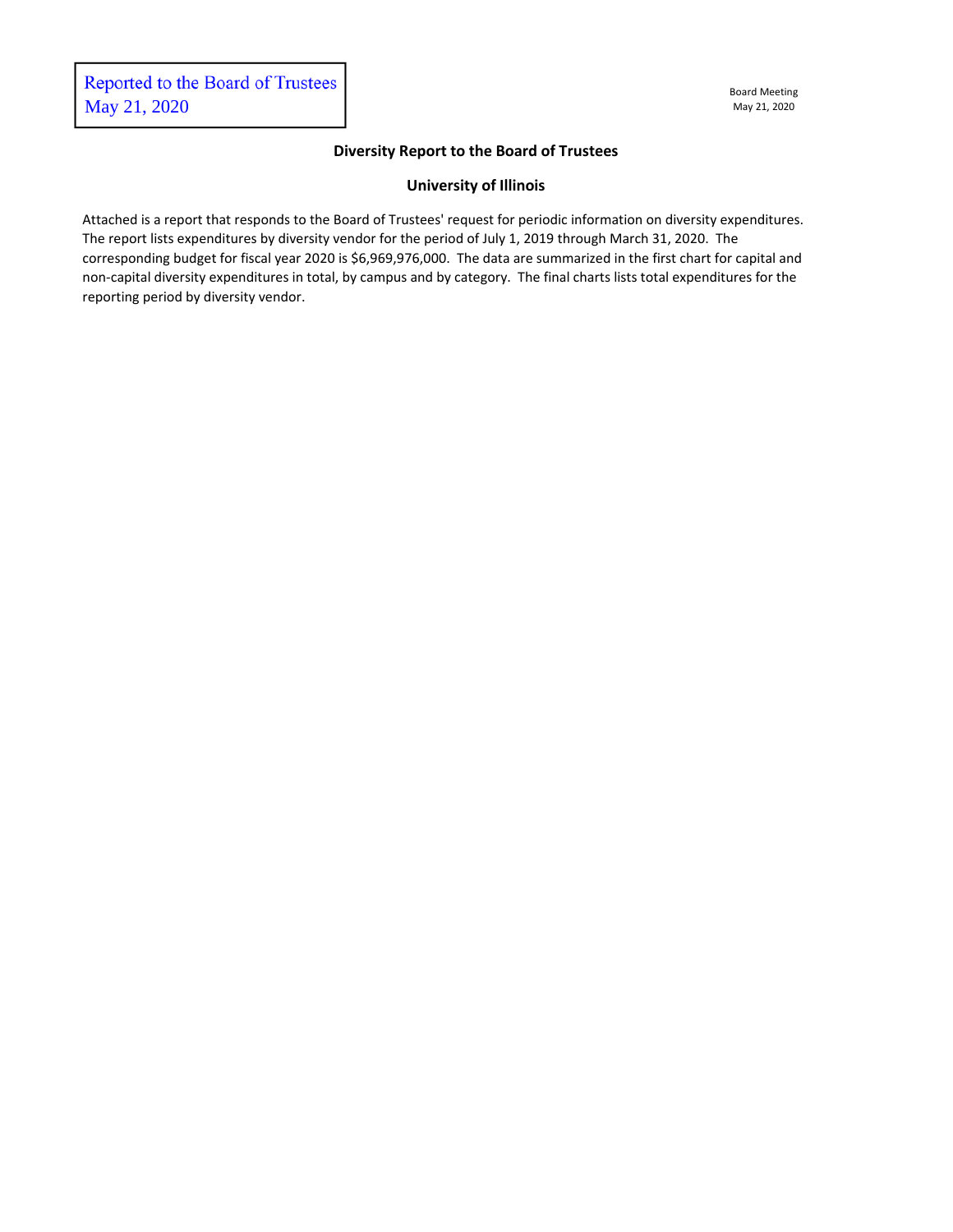| \$100,000,000.00 | YEAR OVER YEAR RELATIVE QUARTER DIVERSE SPEND COMPARISON |              |
|------------------|----------------------------------------------------------|--------------|
| \$90,000,000.00  |                                                          |              |
| \$80,000,000.00  |                                                          |              |
| \$70,000,000.00  |                                                          |              |
| \$60,000,000.00  |                                                          |              |
| \$50,000,000.00  |                                                          |              |
| \$40,000,000.00  |                                                          |              |
| \$30,000,000.00  |                                                          |              |
| \$20,000,000.00  |                                                          |              |
| \$10,000,000.00  |                                                          |              |
| \$0.00           | <b>FY19</b>                                              | <b>FY20</b>  |
| FY20Q3           |                                                          | \$24,859,332 |
| <b>FY20Q2</b>    |                                                          | \$20,897,474 |
| FY20Q1           |                                                          | \$36,807,465 |
| <b>FY19Q3</b>    | \$19,118,880                                             |              |
| <b>FY19Q2</b>    | \$17,660,457                                             |              |
| FY19Q1           | \$20,934,393                                             |              |

| ITOTAL EXPENSE BUDGET             | \$6,969,976,000.00 |
|-----------------------------------|--------------------|
| <b>IPAYMENTS ON BEHALF</b>        | \$1,715,598,000.00 |
| <b>OTHER AUTOMATIC EXEMPTIONS</b> | \$3,656,888,564.18 |
| TOTAL BUDGET SUBJECT TO GOAL*     | \$1,597,489,435.82 |
|                                   |                    |

| <b>FY2003 DIVERSE SPEND</b>                | .564.270.79 |
|--------------------------------------------|-------------|
| *FY20 BEP EXEMPTIONS STILL TO BE FINALIZED |             |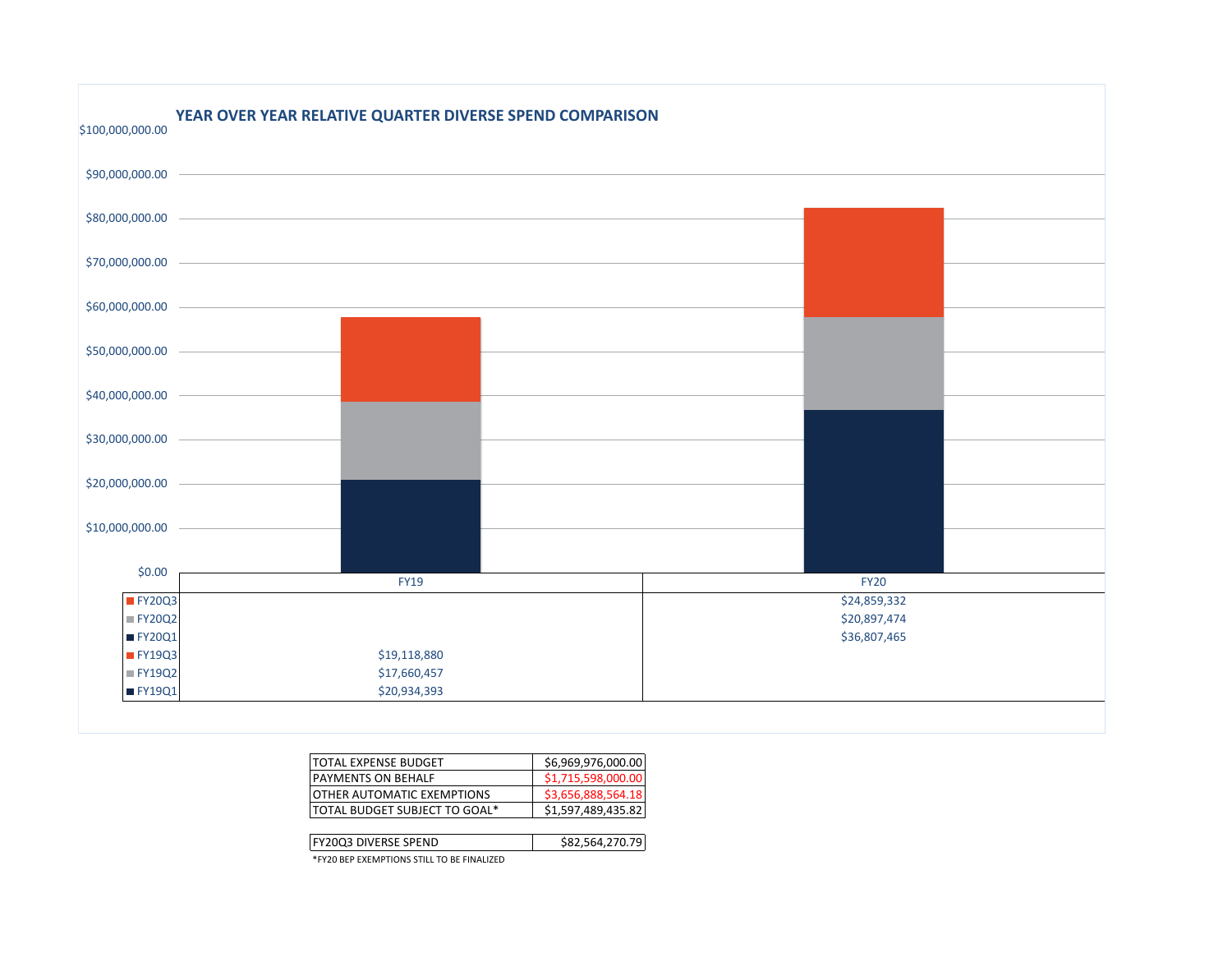

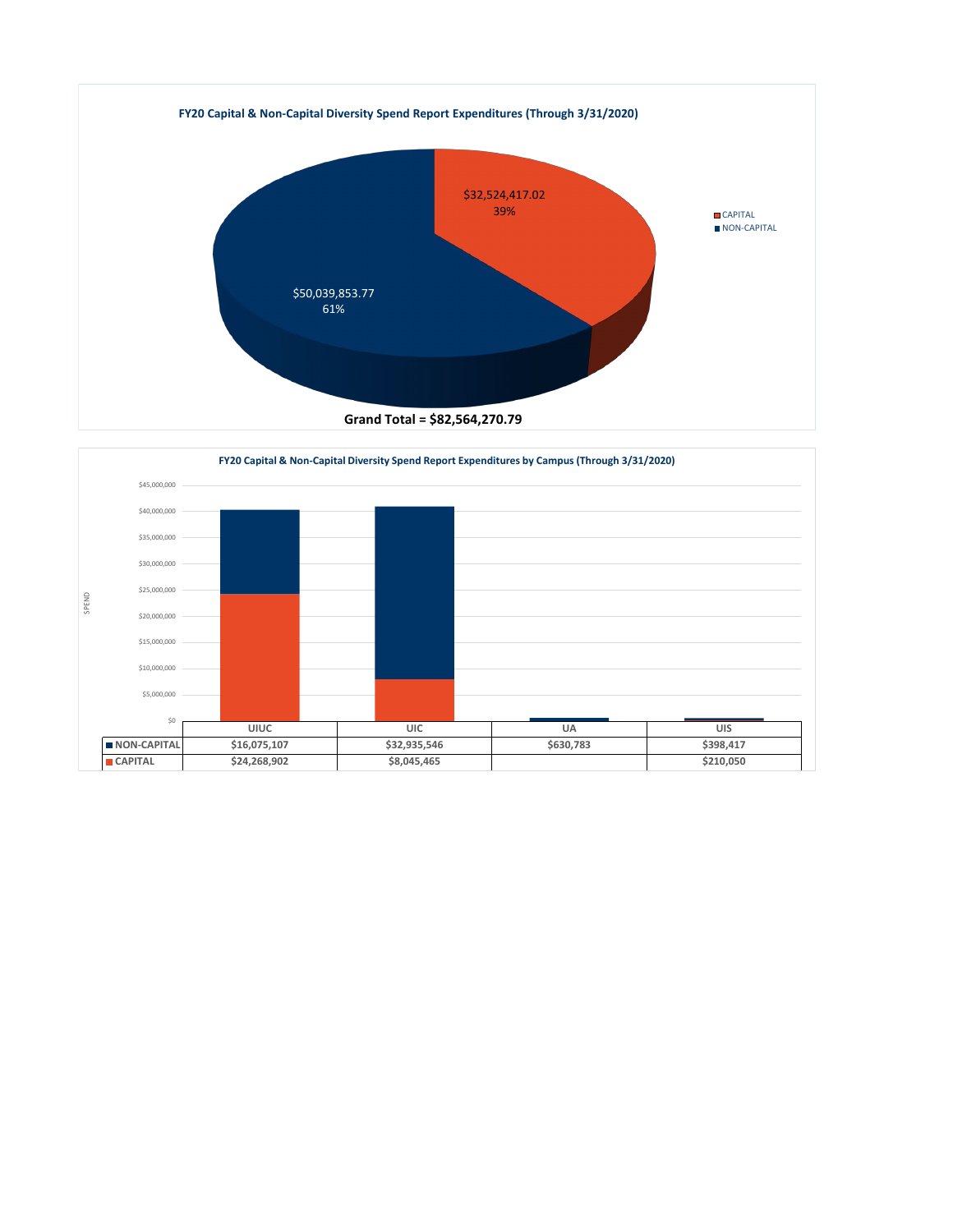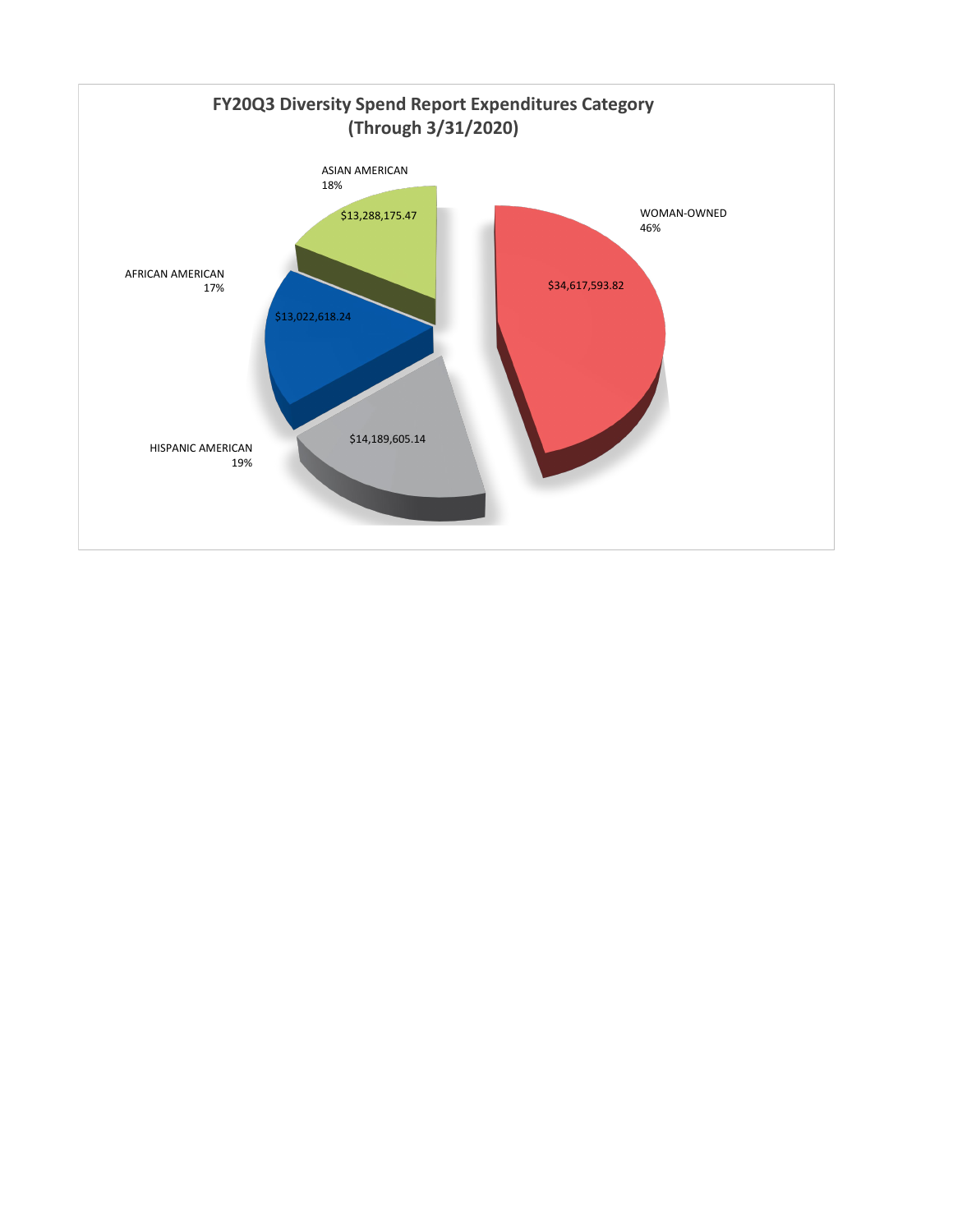| <b>VENDOR NAME</b>                                                                 | <b>Minority-Category</b>                    | FY20 Q1<br>(Through<br>9/30/2019) | <b>FY20 Q2</b><br>(Through<br>12/31/2019) | FY20 Q3<br>(Through<br>3/31/2020) | FY20 Q3<br>(Through<br>3/31/2020) |
|------------------------------------------------------------------------------------|---------------------------------------------|-----------------------------------|-------------------------------------------|-----------------------------------|-----------------------------------|
| JP EXCAVATING AND TRUCKING                                                         | AFRICAN AMERICAN                            | 682,503                           | 178,389                                   | 428,936                           | 1,289,828                         |
| ROBERT L MILLER ASSOCIATES INC                                                     | <b>AFRICAN AMFRICAN</b>                     | 609,656                           | 181,729                                   | 178,644                           | 970,029                           |
| INTERNATIONAL QUALITY CONTRACTING INC<br>F J ROBINSONS CONTRACTING                 | AFRICAN AMERICAN<br>AFRICAN AMERICAN        | 194,307                           | 148,853<br>108,755                        | 721,568<br>373,454                | 870,421<br>676,516                |
| MOODY NOLAN INCORPORATED                                                           | AFRICAN AMERICAN                            | 305,956                           | 117,984                                   | 178,646                           | 602,586                           |
| SIERRA GLASS COMPANY                                                               | AFRICAN AMERICAN                            | 126,000                           | 442,800                                   |                                   | 568,800                           |
| NEW BEGINNINGS CONTRACTORS INC                                                     | AFRICAN AMERICAN                            | 240,975                           | 212,642                                   | 91,921                            | 545,538                           |
| ELETE CONSTRUCTION AND ENVIRONMENTAL INC<br>SUPPLIED INDUSTRIAL SOLUTIONS INC      | <b>AFRICAN AMERICAN</b><br>AFRICAN AMERICAN | 192,365<br>72,915                 | 338,552<br>37,329                         | 3,825<br>409,996                  | 534,742<br>520,241                |
| <b>EXPRESS ELECTRIC SUPPLY</b>                                                     | <b>AFRICAN AMERICAN</b>                     | 371,225                           | 119,361                                   | 18,809                            | 509,394                           |
| UJAMAA CONSTRUCTION INCORPORATED                                                   | AFRICAN AMERICAN                            | 232,220                           |                                           | 181,808                           | 414,028                           |
| <b>AVIAN INC</b>                                                                   | <b>AFRICAN AMERICAN</b>                     |                                   |                                           | 397,800                           | 397,800                           |
| PUGH JONES AND JOHNSON PC<br>INTER-CITY SUPPLY COMPANY INC                         | AFRICAN AMERICAN<br>AFRICAN AMERICAN        | 214,770                           | 85,342                                    | 24,259                            | 324,371                           |
| MILHOUSE ENGINEERING CONSTRUCTION INC                                              | AFRICAN AMERICAN                            | 76,779<br>305,907                 | 75,452<br>333                             | 165,135                           | 317,365<br>306,240                |
| PREMIER STAFFING SOURCE INC                                                        | AFRICAN AMERICAN                            | 50,500                            | 117,774                                   | 101,993                           | 270,266                           |
| NATIONAL HVACDBA NATIONAL INSULATION INC                                           | AFRICAN AMERICAN                            | 67,617                            | 139,557                                   | 49,738                            | 256,912                           |
| ANCHOR STAFFING INC                                                                | AFRICAN AMERICAN                            |                                   | 69,317                                    | 176,901                           | 246,218                           |
| ELECTRONIC KNOWLEDGE INTERCHANGE COMPANY<br>INTEGRATING GREEN TECHNOLOGIES INC     | AFRICAN AMERICAN<br>AFRICAN AMERICAN        | 36,390                            | 108,290                                   | 99,635<br>199,183                 | 244,315<br>199,183                |
| PRODUCTION DISTRIBUTION COMPANIES                                                  | AFRICAN AMERICAN                            | 25,291                            | 54,537                                    | 82,894                            | 162,722                           |
| DAVIS DAVIS GENERAL CONSTRUCTION AND CONCRETE INC                                  | AFRICAN AMERICAN                            | 142,194                           | 17,249                                    |                                   | 159,443                           |
| DAVID MASON ASSOCIATES OF ILLINOIS LTD                                             | AFRICAN AMERICAN                            | 116,652                           | 18,529                                    | 23,102                            | 158,283                           |
| <b>BROOK ARCHITECTURE INC</b><br>TANK CONSTRUCTION SUPPLIES LLC                    | AFRICAN AMERICAN                            | 96,586                            |                                           | 53,404                            | 149,990                           |
| ENVIRONMENTAL DESIGN INTERNATIONAL INC                                             | AFRICAN AMERICAN<br>AFRICAN AMERICAN        | 142,956<br>51,810                 | 537<br>20,631                             |                                   | 143,493                           |
| WEBB ENGINEERING SERVICES INC                                                      | AFRICAN AMERICAN                            | 72,161                            | 56,525                                    | 68,534<br>10,976                  | 140,974<br>139,662                |
| KAP HOLDINGS LLC                                                                   | AFRICAN AMERICAN                            | 136,532                           |                                           |                                   | 136,532                           |
| <b>JSR ENTERPRISES INC</b>                                                         | AFRICAN AMERICAN                            | 49,749                            | 57,614                                    | 26,709                            | 134,072                           |
| <b>DESIGN AIR INC</b>                                                              | AFRICAN AMERICAN                            |                                   |                                           | 133,371                           | 133,371                           |
| DYNAMIX ENGINEERING LTD<br><b>VEYA INC</b>                                         | AFRICAN AMERICAN<br>AFRICAN AMERICAN        |                                   |                                           | 113,546                           | 113,546                           |
| CALL FLAWLESS INC                                                                  | <b>AFRICAN AMERICAN</b>                     | 20,035<br>17,264                  | 90,207<br>17,264                          | 71,348                            | 110,242<br>105,876                |
| <b>SLG INNOVATION INC</b>                                                          | <b>AFRICAN AMERICAN</b>                     | 36,676                            | 18,846                                    | 48,888                            | 104,410                           |
| <b>BRIDGEPORT STEEL SALES</b>                                                      | <b>AFRICAN AMERICAN</b>                     | 49,500                            | 49,500                                    |                                   | 99,000                            |
| ARDMORE ASSOCIATES LLC                                                             | AFRICAN AMERICAN                            | 364                               | 39,025                                    | 51,363                            | 90,752                            |
| CK UNITED SHEET METAL AND MECHANICAL INC<br>ELECTRICAL RESOURCE MANAGEMENT         | <b>AFRICAN AMERICAN</b><br>AFRICAN AMERICAN | 90,044                            |                                           |                                   | 90,044                            |
| BRAILSFORD AND DUNLAVEY INCORPORATED                                               | AFRICAN AMERICAN                            | 9,210<br>44,328                   | 26.907                                    | 23.784                            | 59,900<br>44,328                  |
| IMC CONNECT INC                                                                    | AFRICAN AMERICAN                            |                                   |                                           | 43,708                            | 43,708                            |
| ZUBER LAWLER AND DEL DUCA LLP                                                      | AFRICAN AMERICAN                            | 42,185                            |                                           |                                   | 42,185                            |
| THE RODERICK GROUP DBA ARDMORE RODERICK                                            | AFRICAN AMERICAN                            | 8,974                             | 27,718                                    |                                   | 36,692                            |
| MILLER ENTERPRISE GROUP LLC                                                        | AFRICAN AMERICAN                            |                                   | 34,020                                    |                                   | 34,020                            |
| POWER ONE SUPPLY INC<br>TABITHA VENTURES INC                                       | AFRICAN AMERICAN<br>AFRICAN AMERICAN        |                                   |                                           | 33,528<br>29,669                  | 33,528<br>29,669                  |
| THORNTON RAVE CONSTRUCTION LLC                                                     | AFRICAN AMERICAN                            |                                   |                                           | 29,023                            | 29,023                            |
| ASHLAUR CONSTRUCTION COMPANY INC                                                   | AFRICAN AMERICAN                            | 14,544                            | 3,750                                     | 8,850                             | 27,144                            |
| AM BUS COMPANY INCORPORATED                                                        | AFRICAN AMERICAN                            | 295                               | 1,050                                     | 25,420                            | 26,765                            |
| SHAWN BROWN ENTERPRISES INC<br>NEAL AND LEROY LLC                                  | AFRICAN AMERICAN                            |                                   |                                           | 25,295                            | 25,295                            |
| MOLITE ELECTRIC INC                                                                | AFRICAN AMERICAN<br>AFRICAN AMERICAN        | 2,538<br>24,859                   | 17,944                                    | 4,725                             | 25,206<br>24,859                  |
| MORCOM N V INC                                                                     | <b>AFRICAN AMFRICAN</b>                     |                                   |                                           | 24,500                            | 24,500                            |
| MATRIX ENGINEERING CORPORATION                                                     | AFRICAN AMERICAN                            |                                   |                                           | 23,066                            | 23,066                            |
| BEYOND CLEAN CLEANING SERVICES LLC                                                 | AFRICAN AMERICAN                            | 4,288                             | 4,288                                     | 12,864                            | 21,440                            |
| <b>CUSTOM RED IRON AND SERVICES</b><br>NAMAT CONSTRUCTION CO INC                   | AFRICAN AMERICAN<br>AFRICAN AMERICAN        |                                   |                                           | 19,262                            | 19,262                            |
| <b>ARCHITECTS ENTERPRISE LTD</b>                                                   | AFRICAN AMFRICAN                            | 19,252                            |                                           | 18,669                            | 19,252<br>18,669                  |
| BOYE JANITORIAL SERVICE                                                            | AFRICAN AMERICAN                            | 16,938                            |                                           |                                   | 16,938                            |
| <b>B2B STRATEGIC SOLUTIONS INC</b>                                                 | AFRICAN AMERICAN                            |                                   |                                           | 16,092                            | 16,092                            |
| THG FOODS INC/FOUR COURSES CATERING                                                | AFRICAN AMERICAN                            | 6,864                             | 8,044                                     |                                   | 14,909                            |
| ASAPRO LLC                                                                         | AFRICAN AMERICAN                            |                                   | 12,044                                    |                                   | 12,044                            |
| LIVEWIRE ELECTRICAL SYSTEMS INCORPORATED<br>TRIMS TRUCKING INC                     | AFRICAN AMERICAN<br>AFRICAN AMERICAN        |                                   |                                           | 11,708                            | 11,708                            |
| WE'RE CLEANING INC                                                                 | AFRICAN AMERICAN                            | 1,224                             | 11,400<br>4,199                           | 5,831                             | 11,400<br>11,254                  |
| <b>GARTH BUILDING PRODUCTS SERVICES</b>                                            | AFRICAN AMERICAN                            |                                   | 10,455                                    |                                   | 10,455                            |
| DUST EM CLEAN MAINTENANCE COMPANY INC                                              | AFRICAN AMERICAN                            | 10,194                            |                                           |                                   | 10,194                            |
| CODE ENGINEERING SERVICES                                                          | AFRICAN AMERICAN                            |                                   |                                           | 9,000                             | 9,000                             |
| MILLER BUILDING GROUP<br>GRIGGS MITCHELL ALMA OF IL LLC DBA GMA CONSTRUCTION GROUP | AFRICAN AMERICAN<br>AFRICAN AMERICAN        | 1,800                             |                                           | 5,720                             | 7,520                             |
| VICTORY PHARMACY OF DECATUR INC/VICTORY MEDICAL EQUIPMENT                          | AFRICAN AMERICAN                            | 6,000                             |                                           | 4,994                             | 6,000<br>4,994                    |
| CG CONSTRUCTION SUPPLY COMPANY INC                                                 | AFRICAN AMERICAN                            | 4,896                             |                                           |                                   | 4,896                             |
| RINGOLD FINANCIAL MANAGEMENT SERVICES INC                                          | AFRICAN AMERICAN                            |                                   |                                           | 4,000                             | 4,000                             |
| POWELL III                                                                         | AFRICAN AMERICAN                            |                                   | 2,500                                     | 1,500                             | 4,000                             |
| <b>CONSTRUCTION CAD SOLUTIONS</b><br>OMAR MEDICAL SUPPLIES INCORPORATED            | AFRICAN AMERICAN<br>AFRICAN AMERICAN        |                                   |                                           | 3,705                             | 3,705                             |
| <b>MYLEER CORPORATION</b>                                                          | <b>AFRICAN AMERICAN</b>                     | 510<br>3,028                      | 1,067                                     | 1,870                             | 3,447<br>3,028                    |
| ADAMS PAINTING COMPANY                                                             | <b>AFRICAN AMERICAN</b>                     |                                   |                                           | 1,998                             | 1,998                             |
| M CANNON ROOFING CO LLC                                                            | <b>AFRICAN AMERICAN</b>                     | 1,935                             |                                           |                                   | 1,935                             |
| <b>WORLD'S PRINTING</b>                                                            | AFRICAN AMERICAN                            | 1,874                             |                                           |                                   | 1,874                             |
| URBAN TRANSFORMATION FARMS INC                                                     | <b>AFRICAN AMERICAN</b>                     | 398                               |                                           | 1,412                             | 1,809                             |
| <b>GRANT LAW LLC</b><br>THE BOWA GROUP INC                                         | AFRICAN AMERICAN<br><b>AFRICAN AMERICAN</b> | 1,713                             |                                           |                                   | 1,713<br>758                      |
| <b>BJ'S TRANSPORTATION INC</b>                                                     | AFRICAN AMERICAN                            | 758                               |                                           | 500                               | 500                               |
| STITCH ME LLC                                                                      | AFRICAN AMERICAN                            |                                   | 415                                       |                                   | 415                               |
| HILTON PUBLISHING INC/HPC                                                          | AFRICAN AMERICAN                            |                                   | 320                                       |                                   | 320                               |
|                                                                                    | <b>TOTAL</b>                                |                                   |                                           |                                   |                                   |
|                                                                                    |                                             | 5,056,500                         | 3,089,042                                 | 4,877,077                         | 13,022,618                        |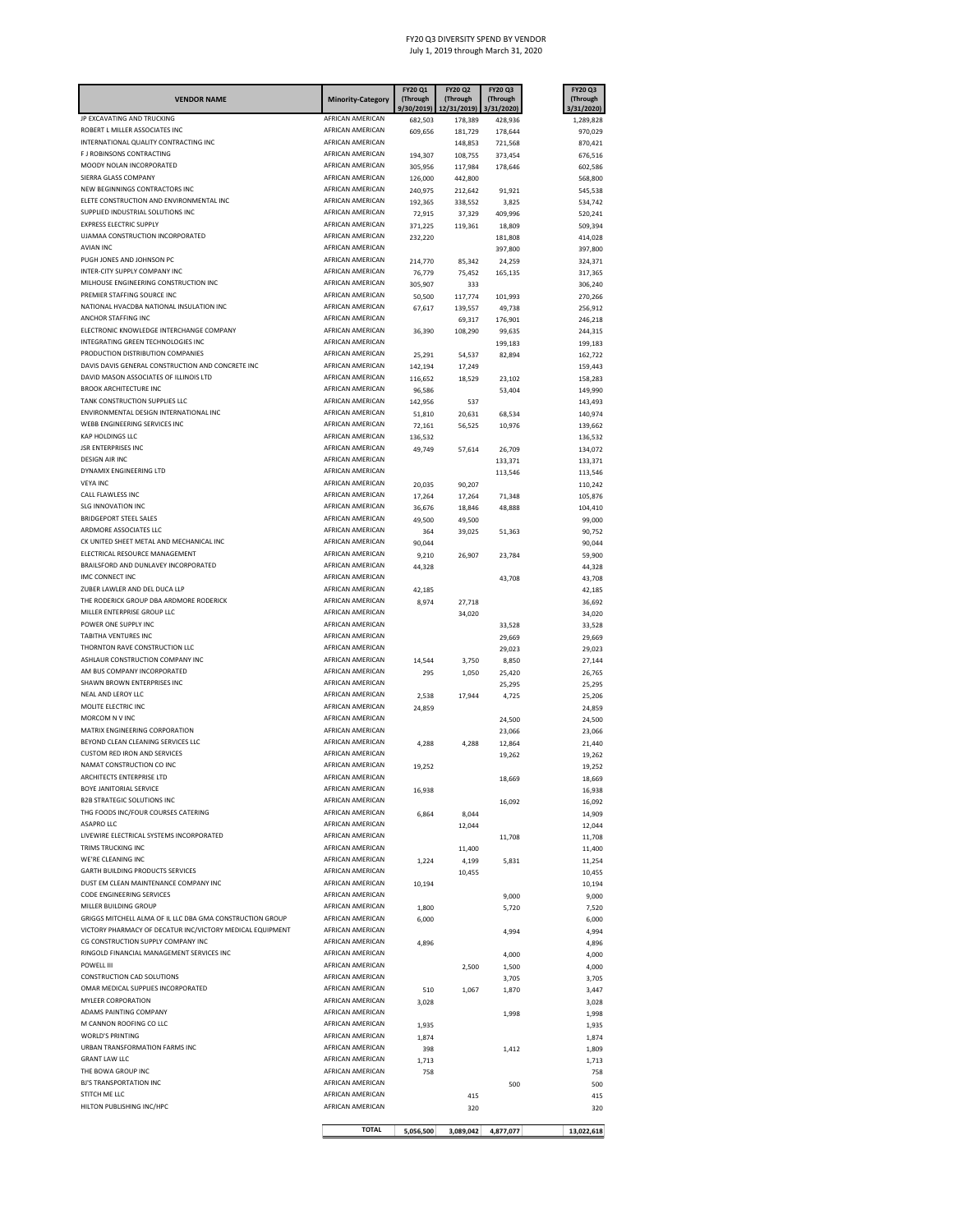| <b>VENDOR NAME</b>                             | Minority-<br>Category | <b>FY20 Q1</b><br>(Through<br>9/30/2019) | <b>FY20 Q2</b><br>(Through<br>12/31/2019) | <b>FY20 Q3</b><br>(Through<br>3/31/2020) | <b>FY20 Q3</b><br>(Through<br>3/31/2020) |
|------------------------------------------------|-----------------------|------------------------------------------|-------------------------------------------|------------------------------------------|------------------------------------------|
| <b>INDUSTRIA INC</b>                           | <b>ASIAN AMERICAN</b> | 2,494,276                                | 1,890,323                                 | 1,070,962                                | 5,455,561                                |
| <b>MECCOR INDUSTRIES LTD</b>                   | <b>ASIAN AMERICAN</b> | 762,250                                  | 707,701                                   | 1,839,513                                | 3,309,463                                |
| PACE SYSTEMS INC                               | <b>ASIAN AMERICAN</b> | 1,055,331                                | 149,228                                   | 1,456,023                                | 2,660,582                                |
| ENVIRONMENTAL SYSTEMS DESIGN INC               | ASIAN AMERICAN        |                                          |                                           | 221,813                                  | 221,813                                  |
| RELIABLE CONTRACTING AND EQUIPMENT CO          | ASIAN AMERICAN        | 215,630                                  |                                           |                                          | 215,630                                  |
| <b>CCS INTERNATIONAL INC</b>                   | ASIAN AMERICAN        | 84,534                                   | 18,410                                    | 69,813                                   | 172,757                                  |
| VISIONPOINT MEDIA INC/VISIONPOINT MARKETING    | <b>ASIAN AMERICAN</b> |                                          | 24,985                                    | 136,119                                  | 161,104                                  |
| RUBINOS AND MESIA ENGINEERS INC                | ASIAN AMERICAN        | 45,861                                   | 31,859                                    | 77,899                                   | 155,619                                  |
| S AND F SOFTWARE SOLUTIONS INC                 | ASIAN AMERICAN        | 100,201                                  |                                           |                                          | 100,201                                  |
| EKLA CORPORATION                               | ASIAN AMERICAN        | 22,265                                   | 16,753                                    | 28,994                                   | 68,012                                   |
| SHEN MILSOM WILKE LLC                          | ASIAN AMERICAN        | 28,456                                   | 31,805                                    | 6,558                                    | 66,819                                   |
| NOVAMED INC                                    | ASIAN AMERICAN        | 19,967                                   | 19,736                                    | 23,520                                   | 63,223                                   |
| ARTISAN CONSULTING ENGINEERS LLC               | <b>ASIAN AMERICAN</b> | 62,304                                   |                                           |                                          | 62,304                                   |
| STEARNJOGLEKAR LTD                             | <b>ASIAN AMERICAN</b> | 14,366                                   | 25,051                                    | 16,504                                   | 55,922                                   |
| SITE DESIGN GROUP LTD                          | ASIAN AMERICAN        |                                          | 46,509                                    | 4,099                                    | 50,607                                   |
| KOO LLC                                        | <b>ASIAN AMERICAN</b> | 50,000                                   |                                           |                                          | 50,000                                   |
| MODE ARCHITECTS PC                             | ASIAN AMERICAN        | 19,057                                   | 28,160                                    |                                          | 47,217                                   |
| <b>CONSTRUCTION SPECIALTIES SERVICES CSSCO</b> | ASIAN AMERICAN        |                                          | 37,281                                    |                                          | 37,281                                   |
| DAS CONSULTING SERVICES LLC                    | ASIAN AMERICAN        | 8,379                                    | 17,119                                    | 4,341                                    | 29,839                                   |
| SUNRISE HITEK GROUP LLC/SUNRISE DIGITAL        | <b>ASIAN AMERICAN</b> | 1,406                                    | 4,944                                     | 23,241                                   | 29,591                                   |
| <b>LEAD IT CORPORATION</b>                     | <b>ASIAN AMERICAN</b> |                                          |                                           | 24,083                                   | 24,083                                   |
| RUBINOS MESIA ENGINEERSINC                     | ASIAN AMERICAN        |                                          |                                           | 20,925                                   | 20,925                                   |
| RTM ASSOCIATES INC                             | ASIAN AMERICAN        | 9,279                                    | 3,150                                     | 8,486                                    | 20,915                                   |
| KOI COMPUTERS INCORPORATED                     | ASIAN AMERICAN        | 6,000                                    | 14,400                                    |                                          | 20,400                                   |
| VIVA USA INCORPORATED                          | <b>ASIAN AMERICAN</b> |                                          | 6,345                                     | 12,946                                   | 19,291                                   |
| SNTIAL TECHNOLOGIES INCORPORATED               | ASIAN AMERICAN        | 18,170                                   |                                           |                                          | 18,170                                   |
| AC GENTROL INCORPORATED                        | ASIAN AMERICAN        |                                          | 8,255                                     | 8,503                                    | 16,757                                   |
| <b>KRICK ENTERPRISES INC</b>                   | <b>ASIAN AMERICAN</b> | 15,701                                   |                                           |                                          | 15,701                                   |
| SPAAN TECH INC                                 | ASIAN AMERICAN        |                                          |                                           | 15,300                                   | 15,300                                   |
| <b>CHEMCO INDUSTRIES INC</b>                   | ASIAN AMERICAN        | 3,023                                    | 4,663                                     | 4,821                                    | 12,507                                   |
| VISTARA CONSTRUCTION SERVICES INC              | <b>ASIAN AMERICAN</b> | 10,450                                   | 1,375                                     |                                          | 11,825                                   |
| <b>INTERRA INCORPORATED</b>                    | <b>ASIAN AMERICAN</b> | 10,812                                   |                                           |                                          | 10,812                                   |
| <b>CCJM ENGINEERS LTD</b>                      | <b>ASIAN AMERICAN</b> |                                          | 10,750                                    |                                          | 10,750                                   |
| EVA DESIGN AND ENGINEERING LLC                 | ASIAN AMERICAN        | 5,850                                    | 3,150                                     |                                          | 9,000                                    |
| HANSON INFORMATION SYSTEMS INCORPORATED        | ASIAN AMERICAN        | 438                                      | 2,677                                     | 5,460                                    | 8,576                                    |
| <b>NAK-MAN CORP</b>                            | <b>ASIAN AMERICAN</b> | 7,575                                    |                                           |                                          | 7,575                                    |
| <b>KAPUR INC</b>                               | ASIAN AMERICAN        | 6,750                                    |                                           |                                          | 6,750                                    |
| TERRY GUEN DESIGN ASSOCIATES INC               | ASIAN AMERICAN        | 4,362                                    | 2,181                                     |                                          | 6,542                                    |
| CRYSTAL CHEM INCORPORATED                      | ASIAN AMERICAN        |                                          | 1,750                                     | 4,280                                    | 6,030                                    |
| SHAW LEGAL SERVICES LTD                        | ASIAN AMERICAN        | 5,000                                    |                                           |                                          | 5,000                                    |
| NAYYAR NAYYAR INTERNATIONAL INC                | <b>ASIAN AMERICAN</b> | 2,150                                    |                                           | 300                                      | 2,450                                    |
| HUGH LIGHTING DESIGN LLC                       | ASIAN AMERICAN        | 1,568                                    |                                           | 597                                      | 2,165                                    |
| PROBE CONSULTING SERVICES INC                  | ASIAN AMERICAN        |                                          |                                           | 1,286                                    | 1,286                                    |
| HI-TEK ENVIRONMENTAL INC/STAT ANALYSIS CORP    | ASIAN AMERICAN        | 299                                      | 612                                       | 45                                       | 956                                      |
| CTG INC OF ILLINOIS/NOVANIS                    | ASIAN AMERICAN        |                                          | 737                                       | 0                                        | 737                                      |
| TRC WORLDWIDE ENGINEERING INC                  | ASIAN AMERICAN        |                                          |                                           | 128                                      | 128                                      |
|                                                | <b>TOTAL</b>          | 5,091,708                                | 3,109,909                                 | 5,086,558                                | 13,288,175                               |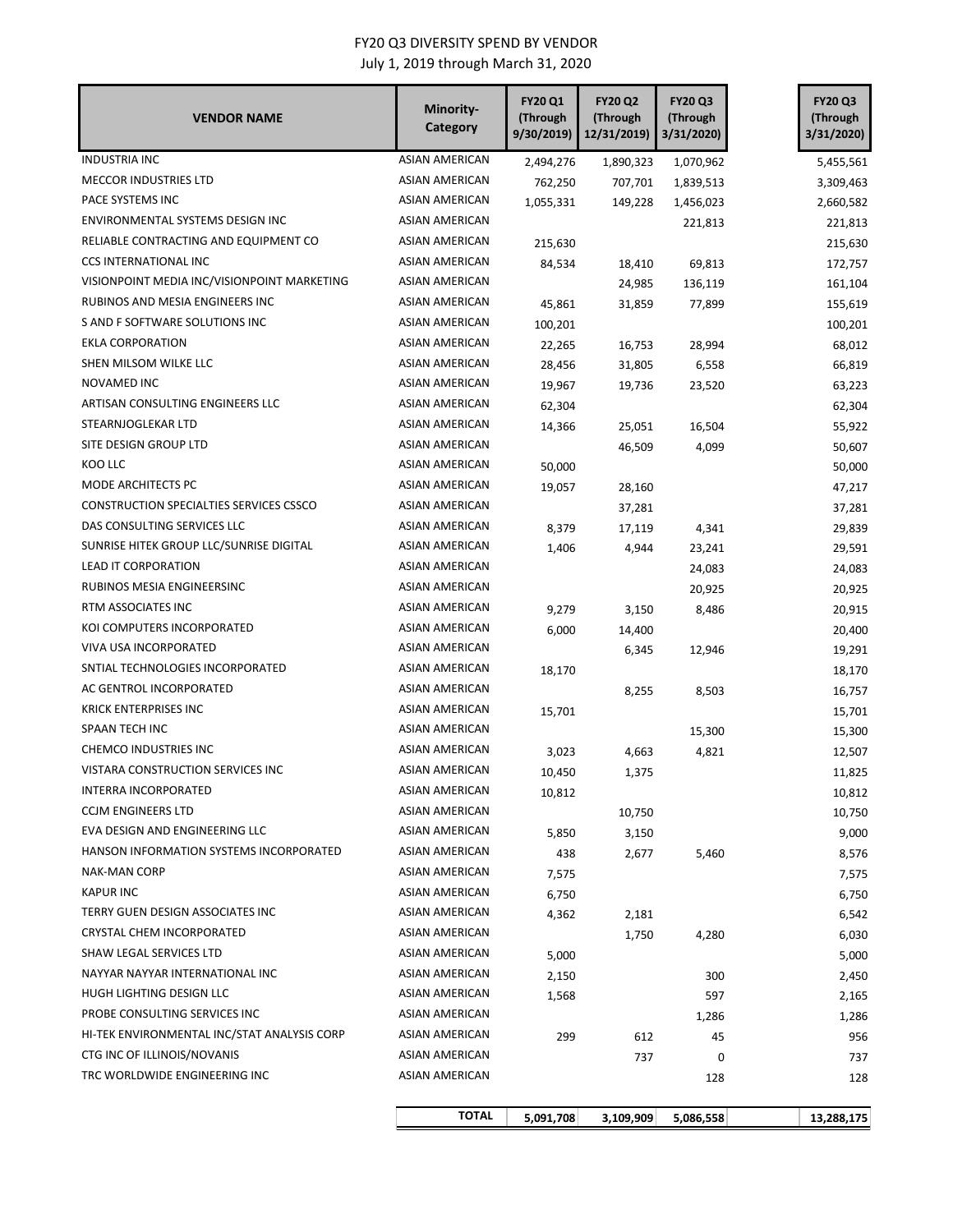| <b>VENDOR NAME</b>                                                | <b>Minority-Category</b>                      | FY20 Q1<br>(Through<br>9/30/2019) | FY20 Q2<br>(Through<br>12/31/2019) | FY20 Q3<br>(Through<br>3/31/2020) | FY20 Q3<br>(Through<br>3/31/2020) |
|-------------------------------------------------------------------|-----------------------------------------------|-----------------------------------|------------------------------------|-----------------------------------|-----------------------------------|
| ACCEL CONSTRUCTION SERVICES GROUP LLC                             | HISPANIC AMERICAN                             | 974,594                           | 1,222,969                          | 830,629                           | 3,028,192                         |
| MONTERREY SECURITY CONSULTANTS INC                                | HISPANIC AMERICAN                             | 243,851                           | 410,738                            | 1,107,118                         | 1,761,707                         |
| MIDWAY CONTRACTING GROUP LLC                                      | HISPANIC AMERICAN                             | 1,231,989                         | 124,454                            | 148,244                           | 1,504,688                         |
| VALOR TECHNOLOGIES INC<br>BAUTISTA ELECTRIC ENTERPRISES INC       | <b>HISPANIC AMERICAN</b><br>HISPANIC AMERICAN | 478,957                           | 282,114                            | 143,550                           | 904,621                           |
| OLD VETERAN CONSTRUCTION INC                                      | HISPANIC AMERICAN                             | 813,237                           | 22,744                             | 8,626                             | 844,607                           |
| BRANDENBURGER PLUMBING INC                                        | HISPANIC AMERICAN                             | 13,269                            | 186,715<br>209,301                 | 495,665<br>159,412                | 682,379<br>381,982                |
| BAUER LATOZA STUDIO LIMITED                                       | HISPANIC AMERICAN                             | 337,222                           | 14,686                             |                                   | 351,908                           |
| MEP INFRASTRUCTURE SOLUTIONS INC                                  | <b>HISPANIC AMERICAN</b>                      | 129,266                           | 68,252                             | 95,238                            | 292,756                           |
| <b>CERVANTES GROUP</b>                                            | HISPANIC AMERICAN                             | 276,889                           |                                    |                                   | 276,889                           |
| <b>CSI 3000 INC</b>                                               | HISPANIC AMERICAN                             | 274,815                           |                                    |                                   | 274,815                           |
| DEKAYO CORPORATION DBA ORTIZ CONTRACTING GROUP                    | <b>HISPANIC AMERICAN</b>                      | 73,790                            | 91,350                             | 102,363                           | 267,503                           |
| ESCARPITA CONSTRUCTION COMPANY INC                                | HISPANIC AMERICAN                             | 255,217                           | 454                                |                                   | 255,671                           |
| M W POWELL COMPANY                                                | HISPANIC AMERICAN                             | 3,150                             | 235,672                            |                                   | 238,822                           |
| TORO CONSTRUCTION CORP                                            | HISPANIC AMERICAN                             | 85,500                            | 121,519                            |                                   | 207,019                           |
| DYNAMIC HEATING AND PIPING COMPANY                                | HISPANIC AMERICAN                             | 49,737                            | 122,413                            | 19,029                            | 191,179                           |
| NESTBUILDERS INC DBA DBHMS<br><b>NES INC</b>                      | HISPANIC AMERICAN<br>HISPANIC AMERICAN        | 53,921                            | 23,435                             | 108,921                           | 186,278                           |
| PINTO CONSTRUCTION GROUP INC                                      | HISPANIC AMERICAN                             | 106,234                           | 77,569                             |                                   | 183,803                           |
| <b>TERRA DEMOLITION</b>                                           | HISPANIC AMERICAN                             | 140,400                           | 25,862                             |                                   | 166,262                           |
| INFINITY TRANSPORTATION MANAGEMENT LLC                            | HISPANIC AMERICAN                             | 157,212<br>10,281                 | 6,198<br>51,999                    | 100,841                           | 163,410<br>163,120                |
| <b>BIENALI PROMOTIONS LLC</b>                                     | HISPANIC AMERICAN                             |                                   | 44,230                             | 114,752                           | 158,982                           |
| ARCHITRAVE LTD                                                    | HISPANIC AMERICAN                             | 16,831                            | 130,635                            | 11,177                            | 158,643                           |
| VIRTUAL ENERGY SOLUTIONS INC                                      | <b>HISPANIC AMERICAN</b>                      | 110,402                           | 30,242                             |                                   | 140,645                           |
| CONECTA GROUP INCORPORATED                                        | HISPANIC AMERICAN                             | 135,307                           |                                    |                                   | 135,307                           |
| M AND M MANAGERIAL SERVICE INC                                    | <b>HISPANIC AMERICAN</b>                      | 122,328                           | 2,565                              |                                   | 124,893                           |
| TOLTECH PLUMBING CONTRACTORS LLC                                  | <b>HISPANIC AMERICAN</b>                      |                                   |                                    | 102,194                           | 102,194                           |
| MIDWEST MOVING AND STORAGE INC                                    | <b>HISPANIC AMERICAN</b>                      | 69,676                            |                                    |                                   | 69,676                            |
| PANIAGUA GROUP INC                                                | HISPANIC AMERICAN                             | 60,080                            | 7,967                              |                                   | 68,047                            |
| MARKET CONTRACTING SERVICE INC                                    | HISPANIC AMERICAN                             | 61,127                            | 5,471                              |                                   | 66,597                            |
| AMERICAN SURVEYING AND ENGINEERING PC                             | HISPANIC AMERICAN                             | 50,100                            | 13,086                             |                                   | 63,186                            |
| GLOBAL WATER TECHNOLOGY INC                                       | HISPANIC AMERICAN                             | 25,430                            | 13,987                             | 18,589                            | 58,006                            |
| AMAZING EDIBLES LTD                                               | HISPANIC AMERICAN                             | 7,522                             | 45,318                             |                                   | 52,840                            |
| COMMAND MECHANICAL GROUP                                          | HISPANIC AMERICAN                             |                                   | 50,899                             |                                   | 50,899                            |
| STL ARCHITECTS INC                                                | HISPANIC AMERICAN                             | 50,000                            |                                    |                                   | 50,000                            |
| DUMEX CONSTRUCTION COMPANY<br>SANCHEZ AND DANIELS AND HOFFMAN LLP | HISPANIC AMERICAN<br>HISPANIC AMERICAN        | 38,700                            |                                    |                                   | 38,700                            |
| GALAXY ENVIRONMENTAL INC                                          | HISPANIC AMERICAN                             | 8,044<br>38,034                   | 9,856                              | 20,231                            | 38,130<br>38,034                  |
| ARIAS INFORMATION SOLUTIONS                                       | <b>HISPANIC AMERICAN</b>                      | 37,240                            |                                    |                                   | 37,240                            |
| PMJ ENTERPRISES INC                                               | HISPANIC AMERICAN                             | 22,416                            | 14,162                             |                                   | 36,578                            |
| MS SEBASTIAN PAINTING INCS                                        | <b>HISPANIC AMERICAN</b>                      | 31,635                            | 1,758                              |                                   | 33,393                            |
| <b>GSG CONSULTANTS INC</b>                                        | <b>HISPANIC AMERICAN</b>                      |                                   |                                    | 31,579                            | 31,579                            |
| UNIVERSAL INSULATION INC                                          | <b>HISPANIC AMERICAN</b>                      |                                   | 30,713                             |                                   | 30,713                            |
| <b>URBAN WORKS LTD</b>                                            | HISPANIC AMERICAN                             | 26,662                            |                                    | 3,126                             | 29,788                            |
| <b>UPTOWN DECORATING CORP</b>                                     | HISPANIC AMERICAN                             |                                   | 29,250                             |                                   | 29,250                            |
| CPMH CONSTRUCTION INC                                             | HISPANIC AMERICAN                             | 6,679                             | 22,426                             |                                   | 29,105                            |
| METAPHRASIS LANGUAGE AND CULTURAL SOLUTIONS LLC                   | HISPANIC AMERICAN                             | 9,960                             | 8,080                              | 5,945                             | 23,985                            |
| NEW ERA PAINITNG                                                  | HISPANIC AMERICAN                             | 20,470                            | 890                                |                                   | 21,360                            |
| JF CARPENTRY SERVICES INC                                         | HISPANIC AMERICAN                             | 20,621                            |                                    |                                   | 20,621                            |
| MZI BUILDING SERVICES INC/MZI GROUP INC                           | HISPANIC AMERICAN                             |                                   | 17,107                             |                                   | 17,107                            |
| DRIVE CONSTRUCTION INC                                            | HISPANIC AMERICAN                             |                                   | 14,283                             |                                   | 14,283                            |
| <b>CRISTINA FOODS</b><br>DURANGO PAINTING INC                     | HISPANIC AMERICAN                             | 14,049                            |                                    |                                   | 14,049                            |
| TECNICA ENVIRONMENTAL SERVICES INC                                | HISPANIC AMERICAN<br>HISPANIC AMERICAN        | 3,482                             | 10,018                             |                                   | 13,500                            |
| NAVARETTE INDUSTRIES                                              | <b>HISPANIC AMERICAN</b>                      |                                   | 12,700                             |                                   | 12,700                            |
| AMASONRYGROUP INC                                                 | HISPANIC AMERICAN                             |                                   | 9,405                              | 10,583                            | 10,583<br>9,405                   |
| WOLF ELECTRIC SUPPLY COMPANY INC                                  | HISPANIC AMERICAN                             | 693                               | 5,568                              | 1,470                             | 7,731                             |
| DEN CONSTRUCTION MANAGEMENT LLC DBA DENCO                         | HISPANIC AMERICAN                             |                                   |                                    | 7,565                             | 7,565                             |
| US MESSENGER AND LOGISTICS INC/USM LOGISTICS US MESSENGER         | HISPANIC AMERICAN                             | 1,532                             | 340                                | 1,915                             | 3,787                             |
| TORRES CONSTRUCTION INC                                           | HISPANIC AMERICAN                             |                                   |                                    | 2,888                             | 2,888                             |
| HANNO WEBER ASSOCIATES ARCHITECTUREURBAN DESIGN                   | HISPANIC AMERICAN                             | 1,674                             | 966                                |                                   | 2,640                             |
| H P CONTRACTOR INC                                                | HISPANIC AMERICAN                             |                                   |                                    | 2,455                             | 2,455                             |
| HUNTER DRYWALL AND TAPING INC                                     | HISPANIC AMERICAN                             |                                   |                                    | 1,976                             | 1,976                             |
| MORENO ARCHITECTS LTD/JGMA                                        | HISPANIC AMERICAN                             | 1,515                             |                                    |                                   | 1,515                             |
| APRIL BUILDING SERVICES INC                                       | HISPANIC AMERICAN                             | 477                               |                                    |                                   | 477                               |
| ORDAZ CONSTRUCTION AND SUPPLY INC                                 | HISPANIC AMERICAN                             |                                   |                                    | 308                               | 308                               |
| A MAESTRANZI SONS KNIFE SERVICES LLC                              | HISPANIC AMERICAN                             | 30                                | 30                                 | 210                               | 270                               |
| FI DISTRIBUTORS INC DBA FT FIRE PROTECTION                        | HISPANIC AMERICAN                             |                                   |                                    | 187                               | 187                               |
| ARCOS ENVIRONMENTAL SERVICES INC                                  | HISPANIC AMERICAN                             | 180                               |                                    |                                   | 180                               |
|                                                                   | <b>TOTAL</b>                                  | 6,702,427                         | 3,830,393                          | 3,656,785                         | 14,189,605                        |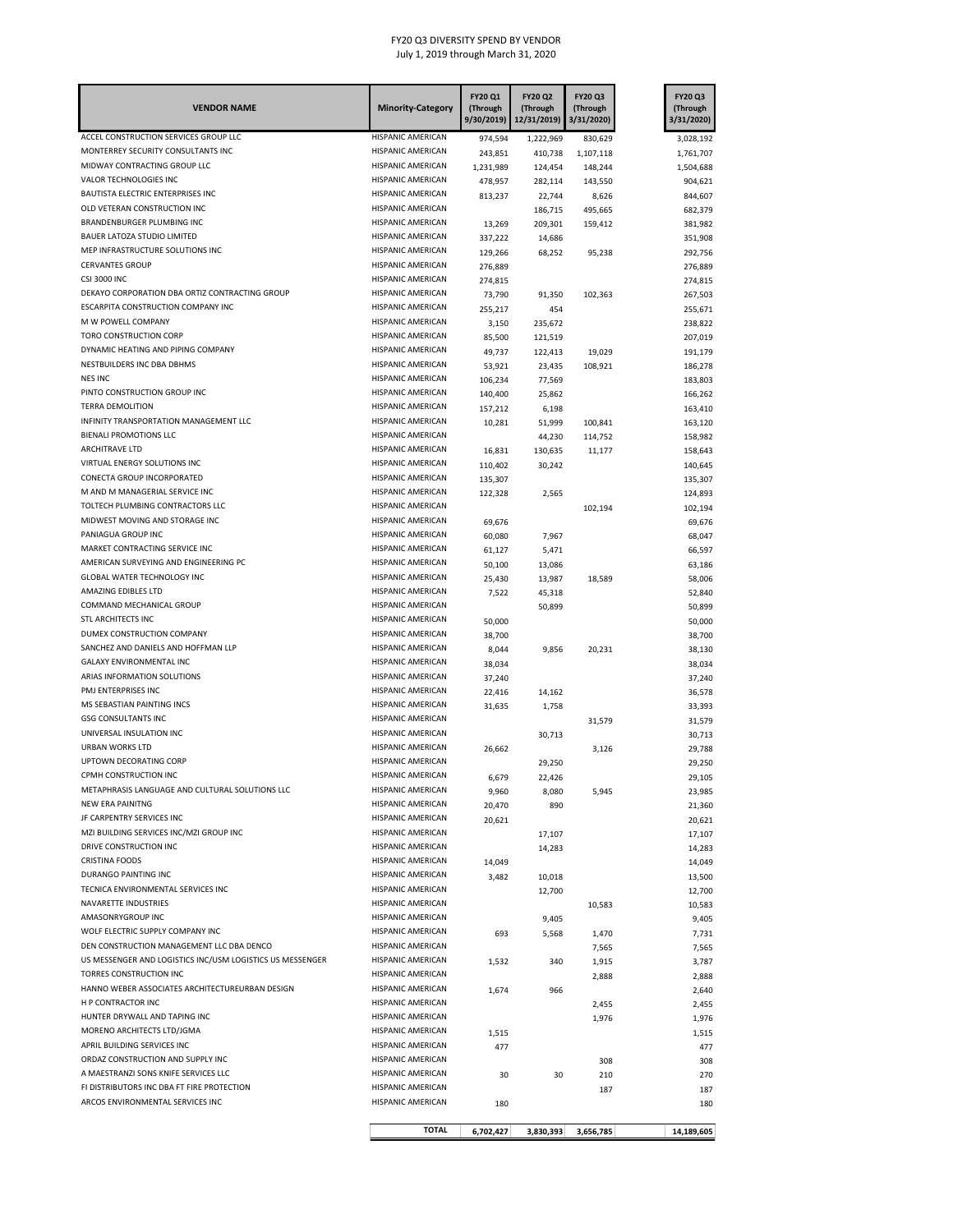| <b>VENDOR NAME</b>                                                                          | Minority-<br>Category      | FY20 Q1<br>(Through<br>9/30/2019) | <b>FY20 Q2</b><br>(Through<br>12/31/2019) | FY20 Q3<br>(Through<br>3/31/2020) | FY20 Q3<br>(Through<br>3/31/2020) |
|---------------------------------------------------------------------------------------------|----------------------------|-----------------------------------|-------------------------------------------|-----------------------------------|-----------------------------------|
| PRECISION BUILDERS ASSOCIATES INC<br><b>GLESCO ELECTRIC INC</b>                             | WOMAN-OWNED<br>WOMAN-OWNED | 1,070,540                         | 342,580                                   | 1,366,883                         | 2,780,004<br>2.169.510            |
| PIER GROUP LLC                                                                              | WOMAN-OWNED                | 1,095,361<br>1,050,392            | 329,349<br>352,807                        | 744,800<br>419,948                | 1,823,148                         |
| <b>GREEN HOME EXPERTS LLC</b>                                                               | WOMAN-OWNED                | 1,821,566                         |                                           |                                   | 1,821,566                         |
| TITAN INDUSTRIES INC.<br>MARSHA L NORRIS DRA MLN ENTERPRISE                                 | WOMAN-OWNED<br>WOMAN-OWNED | 1,147,634                         | 627,937                                   |                                   | 1,775,570                         |
| AUTUMN CONSTRUCTION SERVICES INC.                                                           | WOMAN-OWNED                | 800,567<br>997,943                | 836,153<br>478,092                        | 110,208<br>88,969                 | 1,746,929<br>1,565,003            |
| COMMERCIAL FLOOR COVERING INC DBA TSI COMMERCIAL FLOOR COVERING                             | WOMAN-OWNED                | 788,338                           | 226,895                                   | 479,117                           | 1,494,350                         |
| CORPORATE TRAVEL PLANNERS INCORPORATED                                                      | WOMAN-OWNED                | 340,983                           | 179,135                                   | 722,536                           | 1.242.653                         |
| KRUTS ELECTRIC INC<br><b>ILLINI SUPPLY</b>                                                  | WOMAN-OWNED<br>WOMAN-OWNED | 488,839                           | 384,869                                   | 296,915                           | 1,170,623                         |
| VON ALST OPERATING LLC                                                                      | WOMAN-OWNED                | 668,807<br>657,960                | 281,722<br>91,175                         | 100,804                           | 1,051,333<br>749,135              |
| FICEK ELECTRIC COMMUNICATION SYSTEMS INC                                                    | WOMAN-OWNED                | 227,045                           | 116,992                                   | 368,720                           | 712,757                           |
| TILTON KELLY AND BELL LLC                                                                   | WOMAN-OWNED                | 257,460                           | 297,473                                   | 116,220                           | 671,153                           |
| OLYMPIC CONSTRUCTION COMPANY LLC<br><b>KAVE INC</b>                                         | WOMAN-OWNED<br>WOMAN-OWNED | 114,860                           | 77,541                                    | 429.524                           | 621,925                           |
| G COOPER OIL COMPANY INC                                                                    | WOMAN-OWNED                | 104,649<br>180,943                | 315,795<br>192,455                        | 198,822<br>229,859                | 619.267<br>603,257                |
| ON THE JOB CONSULTING INC/PIXO                                                              | WOMAN-OWNED                | 122,103                           | 140,366                                   | 312,955                           | 575.424                           |
| VIXEN CONSTRUCTION INC                                                                      | WOMAN-OWNED                | 573,870                           |                                           |                                   | 573,870                           |
| PRAIRIE RESTORATIONS INC<br>SUPERIOR FLOOR COVERING INC                                     | WOMAN-OWNED<br>WOMAN-OWNED | 337,464                           | 194,820                                   | 29.242                            | 561,525                           |
| AIR DESIGN SYSTEMS INC                                                                      | WOMAN-OWNED                | 318,075<br>135,855                | 191,466<br>377,280                        | 11,989                            | 521,530<br>513,135                |
| SELECT CONTRACTING LLC                                                                      | WOMAN-OWNED                | 480,270                           | 22,342                                    |                                   | 502,612                           |
| JOHNSON LASKY KINDELIN ARCHITECTS INC                                                       | WOMAN-OWNED                | 138,958                           | 169,965                                   | 73,964                            | 382,886                           |
| ONEILL CONTRACTORS INCORPORATED<br><b>GORDON ELECTRIC SUPPLY</b>                            | WOMAN-OWNED<br>WOMAN-OWNED |                                   |                                           | 368.355                           | 368,355                           |
| JAMESON SHEET METAL INC                                                                     | WOMAN-OWNED                | 185,269<br>219.496                | 42,895<br>51.732                          | 122,245                           | 350,408<br>271.228                |
| KELLEY ORNAMENTAL IRON LLC                                                                  | WOMAN-OWNED                | 264,725                           |                                           |                                   | 264,725                           |
| RADA ARCHITECTS LTD                                                                         | WOMAN-OWNED                | 91,680                            | 127,111                                   | 37.124                            | 255,915                           |
| PRIMERA ENGINEERS LTD                                                                       | WOMAN-OWNED                | 147,668                           | 57,673                                    | 47,527                            | 252,867                           |
| HILLCO DISTRIBUTING<br>ANDERSON LOCK COMPANY LTD                                            | WOMAN-OWNED<br>WOMAN-OWNED | 7,074                             | 240.882                                   |                                   | 247.956                           |
| A LUCAS SONS STEEL                                                                          | WOMAN-OWNED                | 68,305<br>234,763                 | 77,792                                    | 99,139                            | 245,237<br>234,763                |
| CAD CONSTRUCTION INCORPORATED                                                               | WOMAN-OWNED                | 104,600                           | 104,600                                   | 400                               | 209,600                           |
| MARTIN FENCE LLC                                                                            | WOMAN-OWNED                | 172,729                           | 33,847                                    |                                   | 206,576                           |
| CMMS EXCELERATION INCORPORATED                                                              | WOMAN-OWNED                | 107,932                           | 47,166                                    | 47,166                            | 202,264                           |
| FRANKLYNN INC/CHEMICAL MAINTENANCE INC CMI<br>PEDIATRIC INTERACTIONS INCORPORATED           | WOMAN-OWNED<br>WOMAN-OWNED | 55,117                            | 48,708                                    | 87,564                            | 191,389                           |
| <b>JRH ENTERPRISES INC</b>                                                                  | WOMAN-OWNED                | 48.516<br>3,218                   | 52,464<br>148,429                         | 83,799<br>21,368                  | 184,778<br>173,019                |
| MIDCO ELECTRIC SUPPLY INC                                                                   | WOMAN-OWNED                | 17,617                            | 11,290                                    | 141,956                           | 170,864                           |
| EVERY BLOOMIN INDUSTRIAL SUPPLYINC                                                          | WOMAN-OWNED                | 84,470                            | 44.696                                    | 41.604                            | 170.771                           |
| <b>KA REBAR</b>                                                                             | WOMAN-OWNED                | 148,087                           |                                           |                                   | 148,087                           |
| J-MAC ASSOCIATES LIMITED<br>STOCKS BUSINESS FURNITURE INC/STOCKS OFFICE FURNITURE           | WOMAN-OWNED<br>WOMAN-OWNED | 20,492                            | 80,179                                    | 39,395                            | 140.066                           |
| RESOURCE ONE OF ILLINOIS LLC                                                                | WOMAN-OWNED                | 126,752<br>122,627                | 6,001<br>7,842                            | 5,962<br>1,320                    | 138,716<br>131.789                |
| SOUTHLAND CUSTOM DECORATING INC                                                             | WOMAN-OWNED                | 85,478                            | 17,412                                    | 27,962                            | 130,852                           |
| CENTRAL ILLINOIS HSSINC                                                                     | WOMAN-OWNED                |                                   |                                           | 118,361                           | 118,361                           |
| EMM ELECTRIC INC/MORAN ELECTRICAL CONTRACTING<br><b>HYGIENEERING INC</b>                    | WOMAN-OWNED<br>WOMAN-OWNED | 15,439                            | 95,628                                    |                                   | 111,066                           |
| NICKA AND ASSOCIATES INC                                                                    | WOMAN-OWNED                | 44,970<br>12,482                  | 4,300<br>54,456                           | 58,597<br>40,354                  | 107,867<br>107,291                |
| CONROY MEDIA LTD                                                                            | WOMAN-OWNED                |                                   |                                           | 107,285                           | 107,285                           |
| RD MCMILLEN ENTERPRISES INCORPORATED                                                        | WOMAN-OWNED                | 34,616                            | 18,350                                    | 48,426                            | 101.392                           |
| <b>BELLA BAGNO INC</b>                                                                      | WOMAN-OWNED                | 17,652                            | 35,648                                    | 45,992                            | 99,292                            |
| WOLF ELECTRIC INC<br>COTTER CONSULTING INC                                                  | WOMAN-OWNED<br>WOMAN-OWNED | 14,124                            | 3,087                                     | 81,919                            | 99,129                            |
| PHD SERVICES LLC                                                                            | WOMAN-OWNED                | 39,984<br>21,270                  | 42,312<br>18,802                          | 15,189<br>51,867                  | 97,485<br>91,939                  |
| LIMBAUGH CONSTRUCTION CO INC                                                                | WOMAN-OWNED                |                                   |                                           | 87,063                            | 87,063                            |
| WATTS COPY SYSTEMS INC                                                                      | WOMAN-OWNED                | 26,736                            | 27,185                                    | 31,652                            | 85,573                            |
| BAILEY EDWARD DESIGN INC<br>AMERICAN PRECISION SUPPLY INC                                   | WOMAN-OWNED<br>WOMAN-OWNED | 46,469                            | 8,288                                     | 28,257                            | 83,014                            |
| DOETSCH CONTRACTORS INC                                                                     | WOMAN-OWNED                | 4,031                             | 78,036<br>79,332                          |                                   | 82,067<br>79,332                  |
| POOL ADMINISTRATORS INCORPORATED                                                            | WOMAN-OWNED                | 30.959                            | 12,509                                    | 28,817                            | 72,285                            |
| <b>VICATIONS LLC</b>                                                                        |                            | 41,365                            | 16,153                                    | 12.148                            | 69,665                            |
| ALTUSWORKS INC                                                                              | WOMAN-OWNED                | 23,283                            | 41,003                                    | 5,058                             | 69,344                            |
| COLMAN BROHAN AND DAVIS INC/CBD MARKETING<br>TAC CONSTRUCTION COMPANY                       | WOMAN-OWNED<br>WOMAN-OWNED | 37,500                            | 9,846                                     | 16,420                            | 63,766                            |
| ILLINI FIRE EQUIPMENT CO INC                                                                | WOMAN-OWNED                | 57,600<br>12,464                  | 20,458                                    | 2,783<br>27,260                   | 60,383<br>60,183                  |
| <b>CENTRAL STATES MEDIA</b>                                                                 | WOMAN-OWNED                | 10,740                            | 8,600                                     | 39,525                            | 58.865                            |
| <b>CUSHING AND COMPANY</b>                                                                  | WOMAN-OWNED                | 16,313                            | 370                                       | 38,851                            | 55,534                            |
| TERRA ENGINEERING LTD                                                                       | WOMAN-OWNED                | 12.867                            | 12,479                                    | 28,809                            | 54,154                            |
| SPECIAL PROJECT STAFFING BY SALEM INCORPORATED/SALEM GROUP<br>CARNOW CONIBEAR AND ASSOC LTD | WOMAN-OWNED<br>WOMAN-OWNED |                                   | 51,441                                    |                                   | 51,441<br>47.030                  |
| COOK FASSER ASSOCIATES INC                                                                  | WOMAN-OWNED                | 31,951                            | 3,660<br>32,894                           | 11,419<br>11,556                  | 44,450                            |
| ANZY SUPPLY INC.                                                                            | WOMAN-OWNED                | 3,066                             | 30,247                                    | 10.271                            | 43,583                            |
| DASHCOINC                                                                                   | WOMAN-OWNED                | 30,822                            | 11,988                                    |                                   | 42.811                            |
| <b>BIOFOAM INC</b>                                                                          | WOMAN-OWNED                | 42,311                            |                                           |                                   | 42,311                            |
| ACTIVE ELECTRICAL SUPPLY COMPANY<br>CALUMET DECORATING SERVICE INC                          | WOMAN-OWNED<br>WOMAN-OWNED |                                   | 23,056                                    | 18.816                            | 41.871                            |
| CAREIT HEALTH LLC/NOWPOW                                                                    | WOMAN-OWNED                | 21,151<br>5,600                   | 11,094<br>11,270                          | 9,467<br>24,065                   | 41,712<br>40,935                  |
| RELIABLE ENVIRONMENTAL SOLUTIONS INC                                                        | WOMAN-OWNED                | 13,247                            | 13,231                                    | 14,120                            | 40,598                            |
| OCCUPATIONAL TRAINING AND SUPPLY INC                                                        | WOMAN-OWNED                | 19,421                            | 4,420                                     | 15.745                            | 39,587                            |
| KAIZEN HEALTH                                                                               | WOMAN-OWNED                | 13,685                            | 14,220                                    | 10,824                            | 38,730                            |
| FUHRMANN ENGINEERING INCORPORATED<br>ELIZABETH A BLANKENSHIP DBA BPI TESTING LLC            | WOMAN-OWNED<br>WOMAN-OWNED | 16,928                            | 13,340<br>10,776                          | 6,565<br>24,616                   | 36,833<br>35.392                  |
| ABBOTT INDUSTRIES INC                                                                       | WOMAN-OWNED                | 34,713                            |                                           |                                   | 34,713                            |
| HJKESSLER ASSOCIATES INC                                                                    | WOMAN-OWNED                | 13,584                            | 17.713                                    | 1,460                             | 32,756                            |
| MORRISSEY CONTRACTING                                                                       | WOMAN-OWNED                |                                   |                                           | 32,625                            | 32,625                            |
| M HARRIS AND CO<br>OTTSIE LLC                                                               | WOMAN-OWNED<br>WOMAN-OWNED |                                   |                                           | 30,000                            | 30,000                            |
| ALL TECH ENERGY INC                                                                         | WOMAN-OWNED                | 24,940<br>23,895                  | 2,592<br>2,803                            |                                   | 27,532<br>26,698                  |
| ROSS BARNEY ARCHITECTS PC                                                                   | WOMAN-OWNED                | 24,300                            | 2.025                                     |                                   | 26.325                            |
| AMS ELITE SOLUTIONS INC                                                                     | WOMAN-OWNED                | 9,075                             | 13,853                                    | 3,095                             | 26,023                            |
| ENBEE PAINTING AND DECORATING INCORPORATED                                                  | WOMAN-OWNED                | 25,335                            |                                           |                                   | 25,335                            |
| JEET INCORPORATED<br>UNDERLAND ARCHITECTURAL SYSTEMS INC                                    | WOMAN-OWNED<br>WOMAN-OWNED | 1,945                             | 7,055                                     | 15,927                            | 24,927                            |
| NANCY VERBOUT DBA THREAD LETTERS                                                            | WOMAN-OWNED                | 16,148                            | 14,977<br>380                             | 9,729<br>7,448                    | 24,706<br>23,976                  |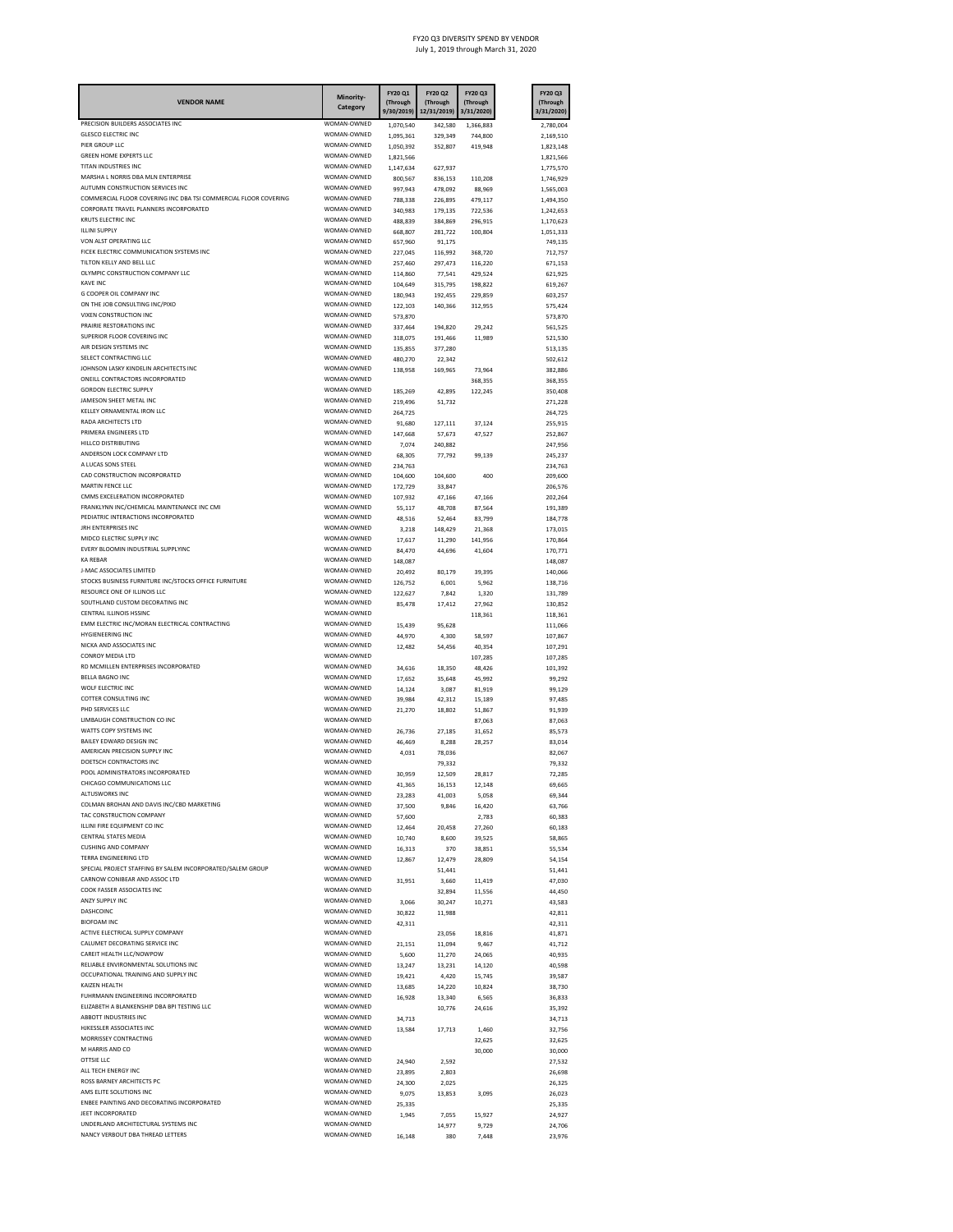| MCCORKLE LITIGATION SERVICES INCORPORATED<br>LEE-PERFECT TRANSCRIBING COMPANY INCORPORATED<br>JOHNSON MECHANICAL SERVICE INC<br>KRISTIN OLSON DBA GRANTS GALORE<br>RUNCO OFFICE SUPPLY<br>CARSTENS INC/CARSTENS HEALTH INDUSTRIES<br>HALLAGAN OFFICE SUPPLY<br>MIDWEST MAILING AND SHIPPING SYSTEMS INC<br>TETRA MEDICAL SUPPLY CORP<br>JOSAM ACQUISITIONS LLC/GOOD TO GO FOOD | WOMAN-OWNED<br>WOMAN-OWNED<br>WOMAN-OWNED<br>WOMAN-OWNED<br>WOMAN-OWNED<br>WOMAN-OWNED<br>WOMAN-OWNED<br>WOMAN-OWNED<br>WOMAN-OWNED | 350<br>44<br>61 | 380<br>200<br>39<br>260<br>237 | 196<br>559<br>200<br>205<br>46 | 559<br>400<br>350<br>287<br>260<br>237<br>61<br>46 |
|--------------------------------------------------------------------------------------------------------------------------------------------------------------------------------------------------------------------------------------------------------------------------------------------------------------------------------------------------------------------------------|-------------------------------------------------------------------------------------------------------------------------------------|-----------------|--------------------------------|--------------------------------|----------------------------------------------------|
|                                                                                                                                                                                                                                                                                                                                                                                |                                                                                                                                     |                 |                                |                                |                                                    |
|                                                                                                                                                                                                                                                                                                                                                                                |                                                                                                                                     |                 |                                |                                |                                                    |
|                                                                                                                                                                                                                                                                                                                                                                                |                                                                                                                                     |                 |                                |                                |                                                    |
|                                                                                                                                                                                                                                                                                                                                                                                |                                                                                                                                     |                 |                                |                                |                                                    |
|                                                                                                                                                                                                                                                                                                                                                                                |                                                                                                                                     |                 |                                |                                |                                                    |
|                                                                                                                                                                                                                                                                                                                                                                                |                                                                                                                                     |                 |                                |                                |                                                    |
|                                                                                                                                                                                                                                                                                                                                                                                |                                                                                                                                     |                 |                                |                                |                                                    |
|                                                                                                                                                                                                                                                                                                                                                                                | WOMAN-OWNED                                                                                                                         |                 | 584                            |                                | 584<br>576                                         |
| <b>S2O CONSULTANTS INC</b>                                                                                                                                                                                                                                                                                                                                                     | WOMAN-OWNED                                                                                                                         | 480             | 120                            |                                | 600                                                |
| REAL DESIGNS INCORPORATED                                                                                                                                                                                                                                                                                                                                                      | WOMAN-OWNED                                                                                                                         | 610             |                                |                                | 610                                                |
| ROY KEITH ELECTRIC COMPANY<br>AURORA LIGHTING DESIGN INC                                                                                                                                                                                                                                                                                                                       | WOMAN-OWNED<br>WOMAN-OWNED                                                                                                          | 680             |                                | 713                            | 713<br>680                                         |
| PRECISION FLOOR AND TILE INC                                                                                                                                                                                                                                                                                                                                                   | WOMAN-OWNED                                                                                                                         |                 |                                | 794                            | 794                                                |
| DIRECTIONS UNLIMITED INC/PROMOPARTNERS                                                                                                                                                                                                                                                                                                                                         | WOMAN-OWNED                                                                                                                         | 815             |                                |                                | 815                                                |
| ANAGNOS DOOR COMPANY INCORPORATED<br>PARAGON PIPECOVERERS INC                                                                                                                                                                                                                                                                                                                  | WOMAN-OWNED<br>WOMAN-OWNED                                                                                                          | 1,000           | 837                            |                                | 1,000<br>837                                       |
| RICHARDS GRAPHIC COMMUNICATIONS INC                                                                                                                                                                                                                                                                                                                                            | WOMAN-OWNED                                                                                                                         | 1,239           |                                |                                | 1,239                                              |
| <b>FVERGREEN SUPPLY</b>                                                                                                                                                                                                                                                                                                                                                        | WOMAN-OWNED                                                                                                                         | 1,259           |                                |                                | 1,259                                              |
| JACOBSRYAN ASSOCIATES                                                                                                                                                                                                                                                                                                                                                          | WOMAN-OWNED                                                                                                                         | 1,443<br>1,103  | 263                            |                                | 1,443<br>1,365                                     |
| SOUTHWEST SPRING INC<br>PRAIRIE FIRE SPRINKLER INC                                                                                                                                                                                                                                                                                                                             | WOMAN-OWNED<br>WOMAN-OWNED                                                                                                          |                 | 1.450                          |                                | 1.450                                              |
| LINJEN PROMOTIONS INC                                                                                                                                                                                                                                                                                                                                                          | WOMAN-OWNED                                                                                                                         | 1,472           |                                |                                | 1,472                                              |
| LAKE SHORE BUSINESS FORMS CO                                                                                                                                                                                                                                                                                                                                                   | WOMAN-OWNED                                                                                                                         | 418             |                                | 1,733<br>1,284                 | 1,733<br>1.702                                     |
| <b>REAL DESIGNS INC</b><br>KATHLEEN ODONNELL PC                                                                                                                                                                                                                                                                                                                                | WOMAN-OWNED<br>WOMAN-OWNED                                                                                                          |                 |                                | 1,770                          | 1,770                                              |
| AUDREY J WEINSTEIN DBA A WEINSTEIN AND ASSOCIATES                                                                                                                                                                                                                                                                                                                              | WOMAN-OWNED                                                                                                                         | 537             | 776                            | 466                            | 1,779                                              |
| <b>KSID INTERIORS INC</b>                                                                                                                                                                                                                                                                                                                                                      | WOMAN-OWNED                                                                                                                         |                 |                                | 1,898                          | 1,898                                              |
| <b>GRANT L NELSON COMPANY</b>                                                                                                                                                                                                                                                                                                                                                  | WOMAN-OWNED                                                                                                                         | 2,440           | 2,113                          |                                | 2,440<br>2,113                                     |
| MEDICAL EXPRESS AMBULANCE SERVICE INCORPORATED<br>EXTENDED HOME LIVING SERVICES INCORPORATED                                                                                                                                                                                                                                                                                   | WOMAN-OWNED<br>WOMAN-OWNED                                                                                                          | 529             | 1.950                          |                                | 2.479                                              |
| FITZGERALD ARCHITECTURE PLANNING DESIGN                                                                                                                                                                                                                                                                                                                                        | WOMAN-OWNED                                                                                                                         |                 |                                | 2,482                          | 2,482                                              |
| INTERNATIONAL LANGUAGE SERVICES INCORPORATED                                                                                                                                                                                                                                                                                                                                   | WOMAN-OWNED                                                                                                                         | 498<br>865      | 1,865                          | 2,723<br>225                   | 3,221<br>2,955                                     |
| DLS INVESTMENTS INCORPORATED/DECATUR BOLT COMPANY<br>MCDONOUGHWHITLOW PC                                                                                                                                                                                                                                                                                                       | WOMAN-OWNED<br>WOMAN-OWNED                                                                                                          | 926             | 441                            | 2,002                          | 3,369                                              |
| DOYLE ASSOCIATES                                                                                                                                                                                                                                                                                                                                                               | WOMAN-OWNED                                                                                                                         |                 | 3,750                          |                                | 3,750                                              |
| <b>ACTION BAG COMPANY</b>                                                                                                                                                                                                                                                                                                                                                      | WOMAN-OWNED                                                                                                                         | 2,196           | 1,534                          | 249                            | 3,979                                              |
| HUSARCHITECTURE                                                                                                                                                                                                                                                                                                                                                                | WOMAN-OWNED                                                                                                                         | 1,900           | 900<br>4,500                   | 1,800                          | 4,600<br>4,500                                     |
| PERFORMANCE MECHANICAL CONTRACTORS INC<br>LANDSCAPE SOLUTIONS LLC                                                                                                                                                                                                                                                                                                              | WOMAN-OWNED<br>WOMAN-OWNED                                                                                                          | 3,664           |                                | 1.023                          | 4,686                                              |
| HELM ELCTRICAL SERVICES INC                                                                                                                                                                                                                                                                                                                                                    | WOMAN-OWNED                                                                                                                         |                 |                                | 4,775                          | 4,775                                              |
| STILES OFFICE SOLUTIONS INC                                                                                                                                                                                                                                                                                                                                                    | WOMAN-OWNED                                                                                                                         | 2,500<br>2,239  | 2,500<br>805                   | 1,803                          | 5,000<br>4,846                                     |
| QUERCUS CONSULTING INC<br>PR ETC INC/CHARTWELL AGENCY                                                                                                                                                                                                                                                                                                                          | WOMAN-OWNED<br>WOMAN-OWNED                                                                                                          |                 |                                | 5,333                          | 5,333                                              |
| <b>BRUSH ARCHITECTS LLC</b>                                                                                                                                                                                                                                                                                                                                                    | WOMAN-OWNED                                                                                                                         |                 | 4.000                          | 1,490                          | 5,490                                              |
| WOODLAND VALUATION SERVICES LLC/APPRAISAL ASSOCIATES                                                                                                                                                                                                                                                                                                                           | WOMAN-OWNED                                                                                                                         | 4,775<br>6,400  |                                |                                | 6,900<br>6,400                                     |
| CARDOSI KIPER DESIGN GROUP INCORPORATED<br>M AND G GRAPHICS INC                                                                                                                                                                                                                                                                                                                | WOMAN-OWNED<br>WOMAN-OWNED                                                                                                          | 7,230           |                                | 2.125                          | 7,230                                              |
| ACACIA FINANCIAL GROUP INC                                                                                                                                                                                                                                                                                                                                                     | WOMAN-OWNED                                                                                                                         |                 | 7,500                          |                                | 7,500                                              |
| HEALTH EDUCATION RESEARCH ASSOCIATES INC                                                                                                                                                                                                                                                                                                                                       | WOMAN-OWNED                                                                                                                         | 7,567           |                                |                                | 7,567                                              |
| MJB DECORATING INC                                                                                                                                                                                                                                                                                                                                                             | WOMAN-OWNED<br>WOMAN-OWNED                                                                                                          | 4,960<br>2,860  | 930<br>4,747                   | 2,093                          | 7,983<br>7,607                                     |
| MASSIE MASSIE ASSOCIATES INC<br>ADVIS INCORPORATED/ADVIS                                                                                                                                                                                                                                                                                                                       | WOMAN-OWNED                                                                                                                         |                 | 8,356                          |                                | 8,356                                              |
| CICERO MANUFACTURING AND SUPPLY COMPANY INCORPORATED                                                                                                                                                                                                                                                                                                                           | WOMAN-OWNED                                                                                                                         |                 | 427                            | 8.062                          | 8,489                                              |
| ACCURATE BIOMETRICS INCORPORATED                                                                                                                                                                                                                                                                                                                                               | WOMAN-OWNED                                                                                                                         | 4,155           | 3,597                          | 925                            | 8,676                                              |
| CENTRAL STATES DBA ARGO SUMMIT                                                                                                                                                                                                                                                                                                                                                 | WOMAN-OWNED                                                                                                                         | 4,211<br>9,564  | 906                            | 4,747                          | 9,864<br>9,564                                     |
| DUNKER ELECTRIC SUPPLY INC<br>CONTINENTAL TRANSPORTATION SOLUTIONS INC                                                                                                                                                                                                                                                                                                         | WOMAN-OWNED<br>WOMAN-OWNED                                                                                                          |                 | 10,087                         |                                | 10,087                                             |
| UPLAND DESIGN LTD                                                                                                                                                                                                                                                                                                                                                              | WOMAN-OWNED                                                                                                                         |                 | 7,808                          | 2,462                          | 10,270                                             |
| WESTWORX LTD                                                                                                                                                                                                                                                                                                                                                                   | WOMAN-OWNED                                                                                                                         | 8,441           | 1,971                          |                                | 10,412                                             |
| MULTILINGUAL CONNECTIONS LLC                                                                                                                                                                                                                                                                                                                                                   | WOMAN-OWNED                                                                                                                         | 1,395<br>672    | 332<br>2,060                   | 9,089<br>7,938                 | 10,816<br>10,670                                   |
| CHRISTY WEBBER AND CO/CHRISTY WEBBER LANDSCAPES<br>YAGLA ENGINEERING SERVICES INC                                                                                                                                                                                                                                                                                              | WOMAN-OWNED<br>WOMAN-OWNED                                                                                                          | 1,562           | 837                            | 8,501                          | 10,899                                             |
| ALARIS GROUP INC/PARADIGM COMPLEX CARE SOLUTIONS                                                                                                                                                                                                                                                                                                                               | WOMAN-OWNED                                                                                                                         | 10,900          |                                |                                | 10,900                                             |
| WRF ENGINEERS LLC                                                                                                                                                                                                                                                                                                                                                              | WOMAN-OWNED                                                                                                                         |                 |                                | 10.944                         | 10.944                                             |
| ADVANCED SUPPLY COMPANY INC                                                                                                                                                                                                                                                                                                                                                    | WOMAN-OWNED                                                                                                                         | 10,961          |                                |                                | 10,961                                             |
| <b>EVERLIGHTS INCORPORATED</b>                                                                                                                                                                                                                                                                                                                                                 | WOMAN-OWNED<br>WOMAN-OWNED                                                                                                          | 9,289<br>5,555  | 4,081                          | 1,993<br>1,467                 | 11,282<br>11,103                                   |
| LEEDER FURNITURE LLC<br>NOVAREST INC                                                                                                                                                                                                                                                                                                                                           | WOMAN-OWNED                                                                                                                         |                 | 11,410                         |                                | 11,410                                             |
| PROGRESSIVE INDUSTRIES INC                                                                                                                                                                                                                                                                                                                                                     | WOMAN-OWNED                                                                                                                         | 4,070           | 2,873                          | 4,559                          | 11,502                                             |
| YOUR PARTNER PROMOTIONS INC                                                                                                                                                                                                                                                                                                                                                    | WOMAN-OWNED                                                                                                                         | 1,964<br>8,973  | 1,531                          | 8.448<br>2,625                 | 11,943<br>11,598                                   |
| CT MECHANICAL<br>SJB PROMOTIONS INCORPORATED                                                                                                                                                                                                                                                                                                                                   | WOMAN-OWNED<br>WOMAN-OWNED                                                                                                          | 12,910          |                                |                                | 12,910                                             |
| HH OFFICE INCORPORATED/ROGARDS OFFICE PLUS                                                                                                                                                                                                                                                                                                                                     | WOMAN-OWNED                                                                                                                         | 7,915           | 5,067                          |                                | 12.983                                             |
| JANELLE LOGSDON DBA CHAMPAIGN MEDIA CONSULTING                                                                                                                                                                                                                                                                                                                                 | WOMAN-OWNED                                                                                                                         | 7,141<br>4,400  | 1,510<br>4,400                 | 4,671<br>4,400                 | 13,322<br>13,200                                   |
| GO PROMOTIONS INC<br>ELECTRICAL CONTRACTORS INC                                                                                                                                                                                                                                                                                                                                | WOMAN-OWNED<br>WOMAN-OWNED                                                                                                          | 13,352          |                                |                                | 13,352                                             |
| ADCO ADVERTISING AGENCY INC                                                                                                                                                                                                                                                                                                                                                    | WOMAN-OWNED                                                                                                                         | 7,912           | 5,120                          | 500                            | 13,532                                             |
| JEM DEVELOPMENT INC                                                                                                                                                                                                                                                                                                                                                            | WOMAN-OWNED                                                                                                                         | 13,561          |                                |                                | 13,561                                             |
| PROTYPE PRINTING INCORPORATED                                                                                                                                                                                                                                                                                                                                                  | WOMAN-OWNED                                                                                                                         | 400             | 9,105                          | 4,193                          | 14,724<br>13,698                                   |
| OC ENTERPRISES INC<br>TAYLOR STUDIOS INC                                                                                                                                                                                                                                                                                                                                       | WOMAN-OWNED<br>WOMAN-OWNED                                                                                                          |                 | 14,960                         | 14.724                         | 14,960                                             |
| CENSEO GROUP LLC                                                                                                                                                                                                                                                                                                                                                               | WOMAN-OWNED                                                                                                                         |                 |                                | 15,000                         | 15,000                                             |
| DEBRA TORRES/GRAFFITI GRAPHICS                                                                                                                                                                                                                                                                                                                                                 | WOMAN-OWNED                                                                                                                         |                 | 15,085                         |                                | 15,085                                             |
| EXPRESS BUSINESS PRODUCTS LLC<br>WORLD OF PROMOTIONS                                                                                                                                                                                                                                                                                                                           | WOMAN-OWNED<br>WOMAN-OWNED                                                                                                          | 7,882<br>4,447  | 6,391<br>1,721                 | 5,193<br>10,403                | 19,466<br>16,571                                   |
| HELSELJEPPERSON ELECTRICAL INC                                                                                                                                                                                                                                                                                                                                                 | WOMAN-OWNED                                                                                                                         |                 |                                | 20,587                         | 20,587                                             |
| CIVIL DESIGN INC                                                                                                                                                                                                                                                                                                                                                               | WOMAN-OWNED                                                                                                                         | 4,592           | 15,998                         |                                | 20,590                                             |
| PRAIRIE ENGINEERS PC                                                                                                                                                                                                                                                                                                                                                           | WOMAN-OWNED<br>WOMAN-OWNED                                                                                                          | 10,200          | 21,762<br>11,388               |                                | 21.762<br>21,588                                   |
| CHICAGO CUT CONCRETE CUTTING INC<br>DECATUR CUSTOM TOOL INC DBA DCT INDUSTRIAL SUPPLY                                                                                                                                                                                                                                                                                          | WOMAN-OWNED                                                                                                                         |                 | 22,800                         |                                | 22,800                                             |
| <b>TRACIE FOLTZ</b>                                                                                                                                                                                                                                                                                                                                                            | WOMAN-OWNED                                                                                                                         |                 |                                | 22,895                         | 22,895                                             |
| MEILNER MECHANICAL SALES INCORPORATED/BOILERSOURCE<br>NATIONAL PAINTING INC                                                                                                                                                                                                                                                                                                    | WOMAN-OWNED<br>WOMAN-OWNED                                                                                                          | 10,684          | 11,875<br>12.485               | 11,875                         | 23,750<br>23,169                                   |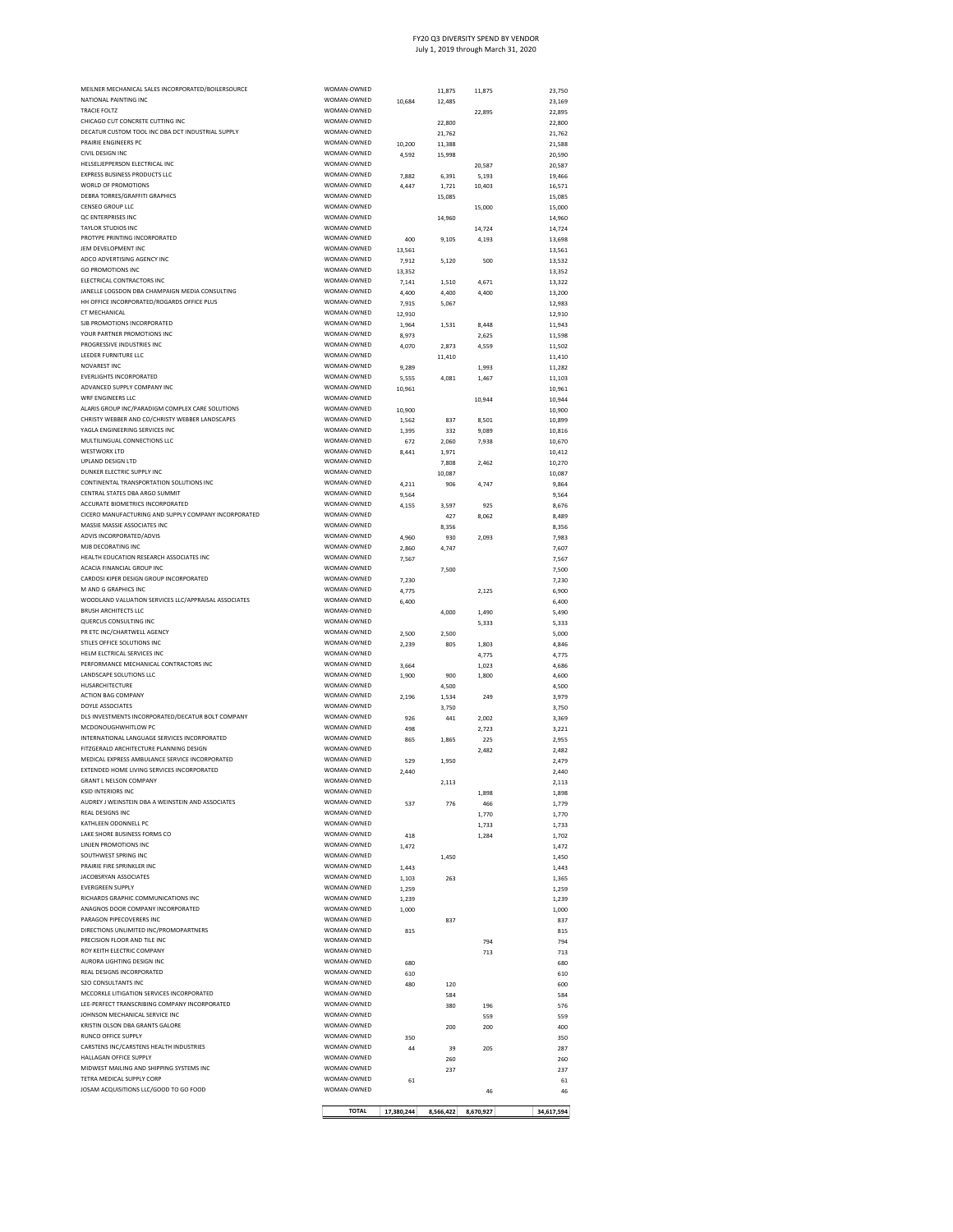| <b>VENDOR NAME</b>                                         | <b>Minority-Category</b>          | FY20 Q1<br>(Through<br>9/30/2019 | <b>FY20 Q2</b><br>(Through<br>12/31/2019) | <b>FY20 Q3</b><br>(Through<br>3/31/2020 | FY20 Q3<br>(Through<br>3/31/2020) |
|------------------------------------------------------------|-----------------------------------|----------------------------------|-------------------------------------------|-----------------------------------------|-----------------------------------|
| CHICAGO LIGHTHOUSE FOR PEOPLE WHO ARE BLIND AND VISUALLY I | DISABLED/SHELTERED/REHABILITATION | 1,904,138                        | 2,060,366                                 | 2,115,937                               | 6,080,441                         |
| LCM ARCHITECTS LLC                                         | DISABLED/SHELTERED/REHABILITATION | 448.720                          | 140,994                                   | 133,574                                 | 723,288                           |
| DEVELOPMENTAL SERVICES CENTER                              | DISABLED/SHELTERED/REHABILITATION | 25.718                           | 32.908                                    | 52.796                                  | 111,422                           |
| <b>ENVISION UNLIMITED</b>                                  | DISABLED/SHELTERED/REHABILITATION |                                  | 19,742                                    | 39,485                                  | 59,227                            |
| <b>NEW STAR INC</b>                                        | DISABLED/SHELTERED/REHABILITATION |                                  |                                           | 56,768                                  | 56,768                            |
| JEWISH CHILD AND FAMILY SERVICES                           | DISABLED/SHELTERED/REHABILITATION |                                  |                                           | 56,747                                  | 56,747                            |
| SEICO INC                                                  | DISABLED/SHELTERED/REHABILITATION | 35,291                           | 7,157                                     | 9,485                                   | 51,932                            |
| BRIDGEWAY INCORPORATED                                     | DISABLED/SHELTERED/REHABILITATION | 5,107                            | 4,582                                     | 18,327                                  | 28,016                            |
| <b>T CASTRO PRODUCE</b>                                    | DISABLED/SHELTERED/REHABILITATION | 11,341                           |                                           |                                         | 11,341                            |
| CLAY COUNTY REHABILITATION CENTER INCORPORATED             | DISABLED/SHELTERED/REHABILITATION | 770                              | 666                                       | 2,108                                   | 3,544                             |
| <b>COMMUNITY SUPPORT SYSTEMS</b>                           | DISABLED/SHELTERED/REHABILITATION | 630                              | 630                                       | 1,890                                   | 3,150                             |
| <b>CROONERS</b>                                            | DISABLED/SHELTERED/REHABILITATION | 435                              | 410                                       | 565                                     | 1,410                             |
| <b>LASER INNOVATIONS INC</b>                               | DISABLED/SHELTERED/REHABILITATION | 1,023                            |                                           |                                         | 1,023                             |
| LEE'S FOODSERVICE PARTS AND REPAIRS INC.                   | DISABLED/SHELTERED/REHABILITATION |                                  | 360                                       | 537                                     | 897                               |
| LESTER AND ROSALIE ANIXTER CENTER                          | DISABLED/SHELTERED/REHABILITATION | 150                              |                                           |                                         | 150                               |
| ARC OF THE QUAD CITIES AREA                                | DISABLED/SHELTERED/REHABILITATION |                                  | 45                                        |                                         | 45                                |
|                                                            | <b>TOTAL</b>                      | 2,433,321                        | 2,267,860                                 | 2,488,219                               | 7,189,400                         |